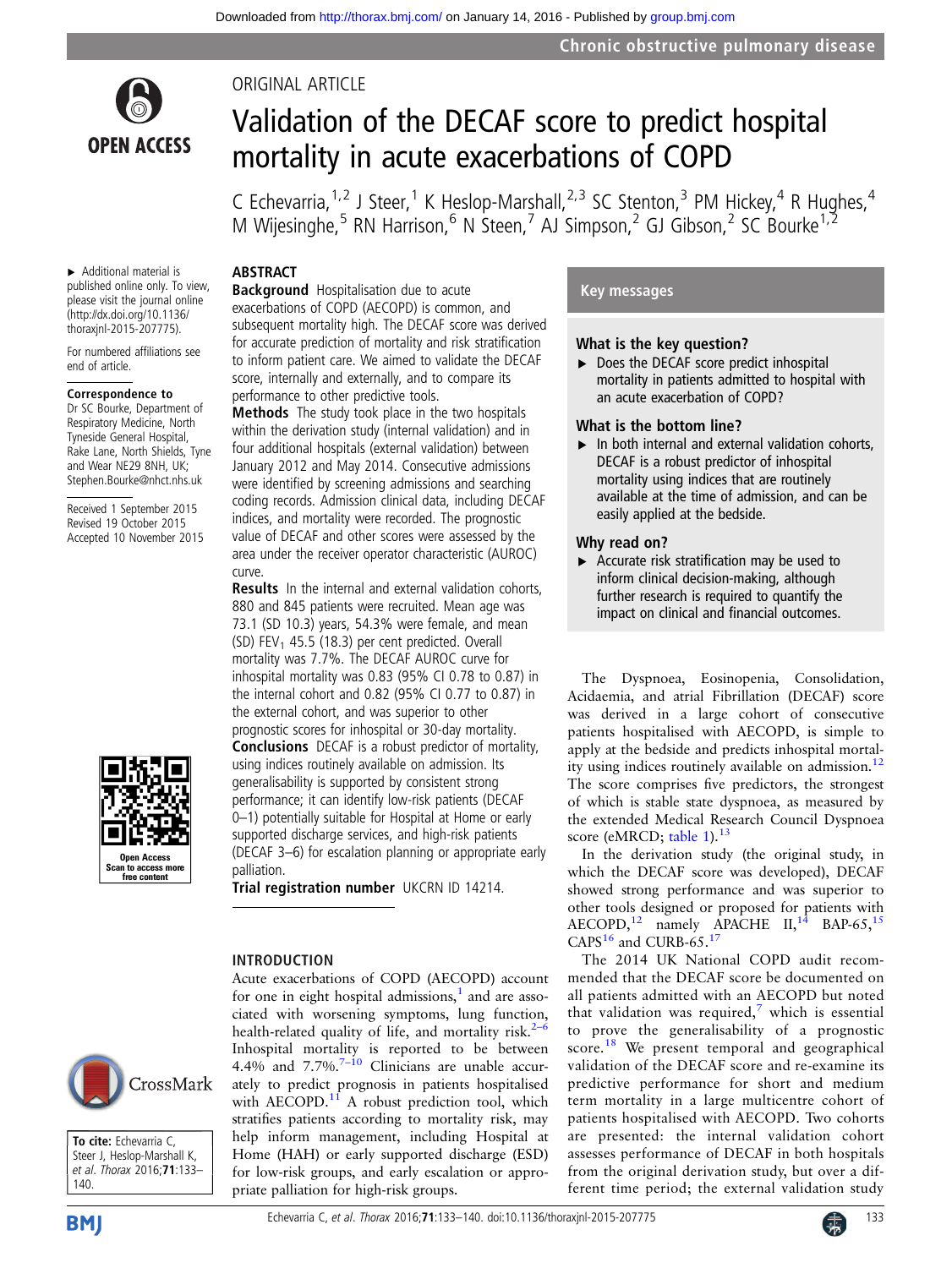| eMRCD score, quidance note for eMRCD and DECAF score<br>Table 1                                                                                              |                |
|--------------------------------------------------------------------------------------------------------------------------------------------------------------|----------------|
| eMRCD score<br>'In the past 3 months, when you were feeling at your best, which of the following statements best describes your level of<br>breathlessness?' | (Circle)       |
| Only breathless on strenuous exertion                                                                                                                        |                |
| Breathless hurrying on the level or walking up a slight hill                                                                                                 |                |
| Walks slower than contemporaries, or stops after walking on the level for 15 min                                                                             |                |
| Stops for breath after walking 100 m, or for a few minutes, on the level                                                                                     | 4              |
| Too breathless to leave the house unassisted but independent in washing and/or dressing                                                                      | 5a             |
| Too breathless to leave the house unassisted and requires help with washing and dressing                                                                     | 5 <sub>b</sub> |

Guidance notes:

Remember that you are asking the patient about their level of breathlessness on a good day over the preceding 3 months, not breathlessness during an exacerbation/on admission.

A patient only achieves a higher grade if they are as breathless as defined in that higher grade.

▸ eg, if worse than defined in eMRCD 3, but not as bad as eMRCD 4, they remain eMRCD 3.

A key distinction is between eMRCD 4 and eMRCD 5a/5b:

only score 5a or 5b if the patient cannot leave the house without assistance.

▸ if a patient can only walk 30 to 40 metres, but can leave the house unassisted, they are eMRCD 4.

if a patient can walk 5 or 10 metres, perhaps from their front door to a car, but need a wheelchair otherwise, they require assistance: eMRCD 5a or 5b. Simple walking aids do not constitute assistance.

If a patient requires assistance in personal washing and dressing they are eMRCD 5b. If they only require assistance in washing or dressing they are eMRCD 5a. Remember to ask about putting on socks and shoes.

If patients are limited for a reason other than breathlessness, score based on their functional limitation.

| <b>DECAF Score</b> |                                                                                                                                                                                                           | Circle |
|--------------------|-----------------------------------------------------------------------------------------------------------------------------------------------------------------------------------------------------------|--------|
| D                  | eMRCD 5a (Too breathless to leave the house unassisted but independent in washing and/or dressing)<br>eMRCD 5b (Too breathless to leave the house unassisted and requires help with washing and dressing) |        |
|                    | Eosinopenia (eosinophils $<$ 0.05 $\times$ 10 <sup>9</sup> /L)                                                                                                                                            |        |
|                    | Consolidation                                                                                                                                                                                             |        |
| A                  | Moderate or severe acidaemia ( $pH < 7.3$ )                                                                                                                                                               |        |
|                    | atrial Fibrillation (including history of paroxysmal atrial Fibrillation)                                                                                                                                 |        |
| Total              |                                                                                                                                                                                                           |        |

eMRCD, extended Medical Research Council dyspnoea score.

assesses the performance and generalisability of DECAF in four hospitals from different geographical areas. Since the DECAF score could identify low-risk patients (DECAF 0–1) who might benefit from HAH or ESD schemes, we report a detailed analysis of this subgroup.

#### METHODS

# Study design and participation

Six UK hospitals participated between January 2012 and May 2014. Sites A and B formed the internal validation cohort and sites C–F formed the external validation cohort (table 2). The latter were selected to ensure wide variation in structures of care and population characteristics (COPD prevalence, socioeconomic factors and rurality). In participating hospitals, consecutive patients admitted with AECOPD were identified. In the internal validation cohort hospitals, the DECAF indices are recorded as part of routine practice. This allowed the period of the study to be extended retrospectively to enhance recruitment; patients were primarily identified from a broad coding records search (discharge codes). However this was cross-referenced with existing records of patients identified by respiratory specialist nursing and physiotherapy teams. In the external validation cohort to identify consecutive admissions of patients with AECOPD, all medical admissions were screened prospectively. This involved dedicated staff attending the medical admissions unit and base wards. Coding records were also reviewed to maximise patient capture.

Inclusion criteria were: a primary diagnosis of pneumonic or non-pneumonic exacerbation of COPD; preadmission spirometric evidence of airflow obstruction; age  $\geq$ 35 years and smoking history of ≥10 cigarette pack-years. Exclusion criteria were: previous inclusion in the present study and any illness, other than COPD, likely to limit survival to less than 1 year (principally metastatic malignancy). Spirometry showing airflow obstruction performed at any time point prior to admission was accepted, and both primary and secondary care records were searched.

Treatment was at the discretion of attending clinicians, and not influenced by the research team. Antibiotic therapy was informed by the prescribing policy of individual sites. Ethical approval was granted by the local research ethics committee.

#### Data collection

Clinical indices on admission, and demographic and survival data were collected.<sup>[12](#page-7-0)</sup> In our derivation study,<sup>12</sup> 118 patients had oxygen saturation  $(SpO<sub>2</sub>) > 92\%$  while breathing room air, of whom none had an arterial pH of <7.30 (DECAF acidaemia score=1). In the present study, therefore, if the attending physician deemed that arterial blood gas (ABG) sampling was unnecessary and  $SpO<sub>2</sub>$  was >92% without supplementary oxygen, it was presumed that the arterial pH was  $\geq 7.30$ .<sup>[19](#page-7-0)</sup>

#### **Outcome**

The primary outcome was inhospital mortality prediction, with comparison of DECAF risk groups between the derivation and validation cohorts. Secondary outcomes included assessment of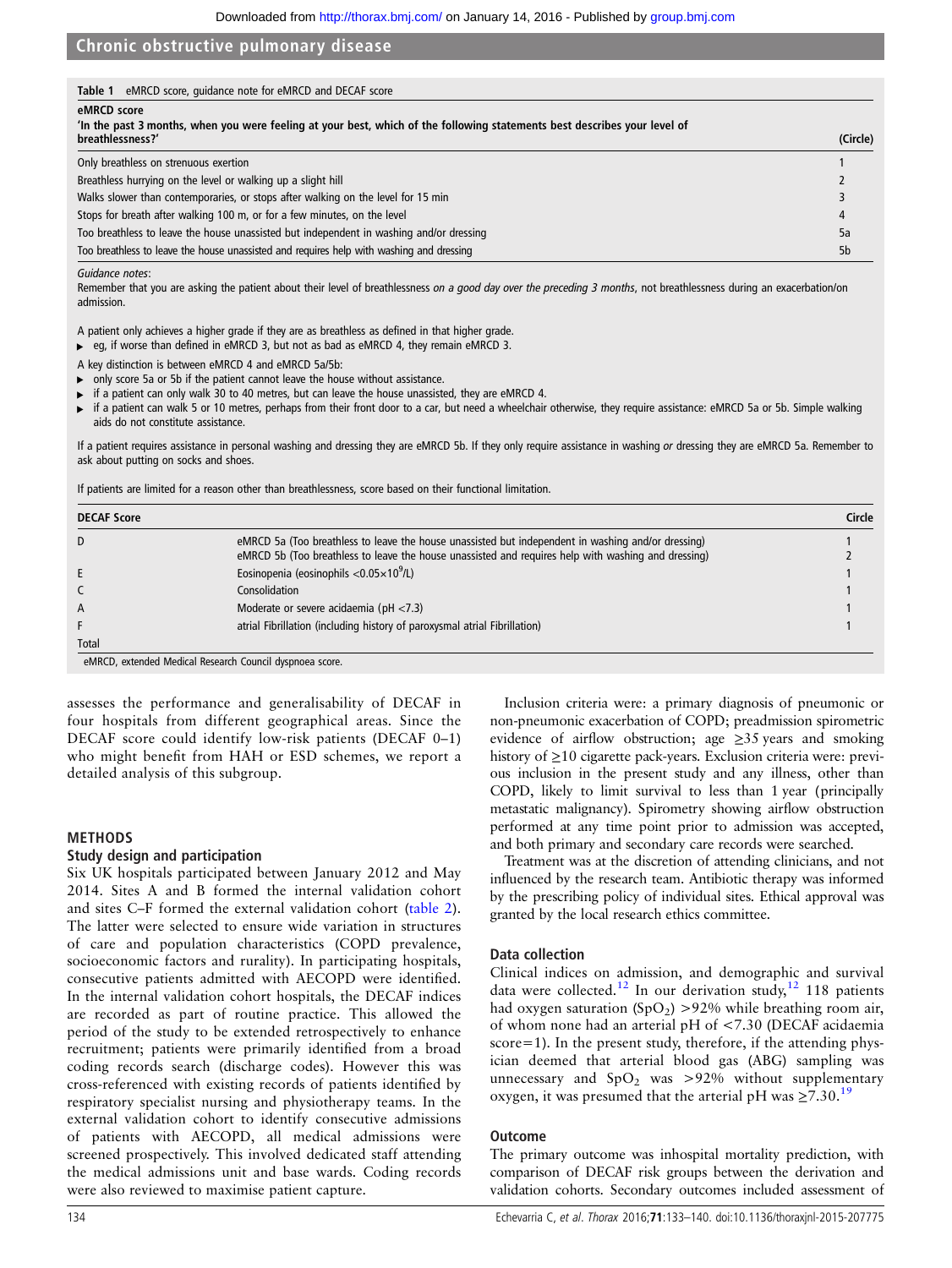| Table 2 Baseline characteristics of patients by site |                           |                     |                           |                     |                     |                  |                         |          |
|------------------------------------------------------|---------------------------|---------------------|---------------------------|---------------------|---------------------|------------------|-------------------------|----------|
|                                                      | Internal validation n=880 |                     | External validation n=845 |                     |                     |                  |                         |          |
|                                                      | Site A<br>$n = 459$       | Site B<br>$n = 421$ | Site C<br>$n = 307$       | Site D<br>$n = 271$ | Site E<br>$n = 171$ | Site F<br>$n=96$ | All sites<br>$N = 1725$ | p Value  |
| Recruitment period                                   | Jan 12-May 13             | Jan 12-May 13       | Aug 13- May 14            | Jul 13-Apr 14       | Apr 13-Feb 14       | Feb 14-Apr 14    | Jan 12-May 14           | N/A      |
| Recruitment/day                                      | 0.89                      | 0.82                | 1.07                      | 0.89                | 0.58                | 1.12             | 0.86                    | N/A      |
| Died inhospital, %                                   | 9.8                       | 7.8                 | 7.5                       | 6.6                 | 4.7                 | 5.2              | 7.7                     | 0.27     |
| DECAF 0-1, %                                         | 44.4                      | 46.6                | 47.6                      | 34.3                | 44.4                | 61.5             | 44.9                    | 0.00018  |
| DECAF 2, %                                           | 30.9                      | 26.6                | 29.6                      | 28.0                | 32.7                | 21.9             | 28.9                    | 0.33     |
| DECAF 3-6, %                                         | 24.6                      | 26.8                | 22.8                      | 37.6                | 22.8                | 16.7             | 26.3                    | 0.00013  |
| Sociodemographics                                    |                           |                     |                           |                     |                     |                  |                         |          |
| Age, years*                                          | 73.5 (9.9)                | 73.9 (10.3)         | 73.5 (10.4)               | 72.0 (9.8)          | 72.4 (10.7)         | 70.7 (11.4)      | 73.1 (10.3)             | 0.025    |
| Female, %                                            | 56.4                      | 58.0                | 56.4                      | 40.6                | 58.5                | 53.1             | 54.3                    | 0.00012  |
| Smoking pack-years, nt                               | 41 (30-58)                | 40 (30-55)          | 44 (30-60)                | 40 (30-56)          | 45 (30-60)          | 40 (30-59)       | 40 (30-59)              | 0.71     |
| Current smoking, %                                   | 38.2                      | 40.9                | 39.7                      | 36.2                | 36.1                | 47.4             | 39.1                    | 0.41     |
| Institutional care, %                                | 8.9                       | 5.0                 | 2.9                       | 2.6                 | 4.1                 | 5.2              | 5.2                     | 0.0018   |
| Markers of disease severity                          |                           |                     |                           |                     |                     |                  |                         |          |
| eMRCD score 1-4, %                                   | 44.7                      | 49.2                | 49.5                      | 35.1                | 44.4                | 68.8             | 46.4                    | < 0.0001 |
| eMRCD score 5a, %                                    | 39.7                      | 36.6                | 30.3                      | 24.7                | 42.1                | 24.0             | 34.3                    | < 0.0001 |
| eMRCD score 5b, %                                    | 15.7                      | 14.3                | 20.2                      | 40.2                | 13.5                | 7.3              | 19.3                    | < 0.0001 |
| Hospital admissions in previous year, nt             | $0(0-1)$                  | $0(0-1)$            | $1(0-1)$                  | $1(0-2)$            | $1(0-2)$            | $1.5(0-3)$       | $0(0-1)$                | < 0.0001 |
| FEV <sub>1</sub> % predicted <sup>*</sup>            | 47.8 (19.4)               | 48.5 (18.5)         | 44.8 (18.2)               | 40.6 (14.9)         | 40.5 (15.4)         | 46.6 (20.4)      | 45.5 (18.3)             | < 0.0001 |
| LTOT, %                                              | 15.7                      | 16.2                | 13.4                      | 17.7                | 26.8                | 17.7             | 16.9                    | 0.014    |
| Cor pulmonale, %                                     | 5.9                       | 7.4                 | 10.4                      | 8.5                 | 8.9                 | 2.1              | 7.5                     | 0.052    |
| LT prednisolone, %                                   | 8.1                       | 6.7                 | 5.5                       | 10.0                | 9.0                 | 7.3              | 7.6                     | 0.38     |
| Comorbidity                                          |                           |                     |                           |                     |                     |                  |                         |          |
| IHD, %                                               | 27.5                      | 32.3                | 31.9                      | 27.7                | 26.6                | 27.1             | 29.4                    | 0.46     |
| CVD, %                                               | 13.3                      | 12.4                | 13.1                      | 13.7                | 5.9                 | 11.5             | 12.3                    | 0.14     |
| Diabetes, %                                          | 11.3                      | 11.9                | 15.0                      | 13.0                | 14.8                | 17.7             | 13.1                    | 0.40     |
| Atrial fibrillation, %                               | 14.8                      | 20.7                | 16.9                      | 17.7                | 16.4                | 14.6             | 17.2                    | 0.33     |
| LVD, $%$                                             | 8.1                       | 9.3                 | 18.2                      | 10.0                | 4.7                 | 3.2              | 9.9                     | < 0.0001 |
| Cognitive impairment, %                              | 5.0                       | 5.0                 | 6.8                       | 8.5                 | 3.6                 | 1.0              | 5.5                     | 0.049    |
| Anxiety, %                                           | 13.9                      | 13.3                | 37.6                      | 20.3                | 7.1                 | 9.4              | 18.1                    | < 0.0001 |
| Depression, %                                        | 23.3                      | 18.3                | 33.6                      | 25.5                | 19.4                | 9.4              | 23.1                    | < 0.0001 |
| Admission clinical data                              |                           |                     |                           |                     |                     |                  |                         |          |
| Acute confusion, %                                   | 12.9                      | 12.9                | 8.7                       | 8.9                 | 6.6                 | 6.3              | 10.6                    | 0.060    |
| Respiratory rate, n*                                 | 26.5(6.8)                 | 25.7(6.0)           | 21.8(4.5)                 | 24.1(6.2)           | 23.9(6.2)           | 23.5(6.3)        | 24.7(6.3)               | < 0.0001 |
| Pulse rate, n*                                       | 104.9 (21.0)              | 102.8 (22.8)        | 97.1 (18.3)               | 102.2 (20.5)        | 104.7 (21.6)        | 99.7 (18.4)      | 102.3 (21.0)            | < 0.0001 |
| sBP, mm Hq*                                          | 136.5 (30.3)              | 145.2 (26.6)        | 130.8 (22.0)              | 135.0 (26.5)        | 134.5 (22.9)        | 133.6 (24.2)     | 137.1 (26.9)            | < 0.0001 |
| dBP, mm Hq*                                          | 74.6 (17.0)               | 80.0 (19.0)         | 71.6 (15.8)               | 77.2 (18.5)         | 77.3 (19.6)         | 73.2 (13.7)      | 76.0 (17.9)             | < 0.0001 |
| Temperature, °C+                                     | 36.9 (36.3-37.6)          | 36.5 (36.0-37.2)    | 36.8 (36.4-37.3)          | 36.5 (36.0-37.1)    | 36.5 (35.9-37.0)    | 36.7 (36.0-37.0) | 36.7 (36.2-37.3)        | < 0.0001 |
| Oxygen saturation+                                   | 92 (87-94)                | 93 (88-95)          | 94 (91-95)                | 93 (90-95)          | 93 (90-95)          | 92 (91-95)       | 93 (89-95)              | < 0.0001 |
| Pedal oedema, %                                      | 25.8                      | 21.6                | 26.8                      | 27.0                | 32.7                | 5.3              | 24.9                    | < 0.0001 |
| BMI, kg/m <sup>2*</sup>                              | 25.1(6.8)                 | 24.9(6.8)           | 24.5(6.4)                 | 25.4(6.4)           | 24.1(6.5)           | N/A              | 24.9(6.6)               | 0.28     |

Downloaded from http://thorax.bmj.com/ on January 14, 2016 - Published by group.bmj.com Downloaded from http://thorax.bmj.com/ on January 14, 2016 - Published by [group.bmj.com](http://group.bmj.com) Chronic obstructive pulmonary disease Chronic obstructive pulmonary disease

**Continued** 

135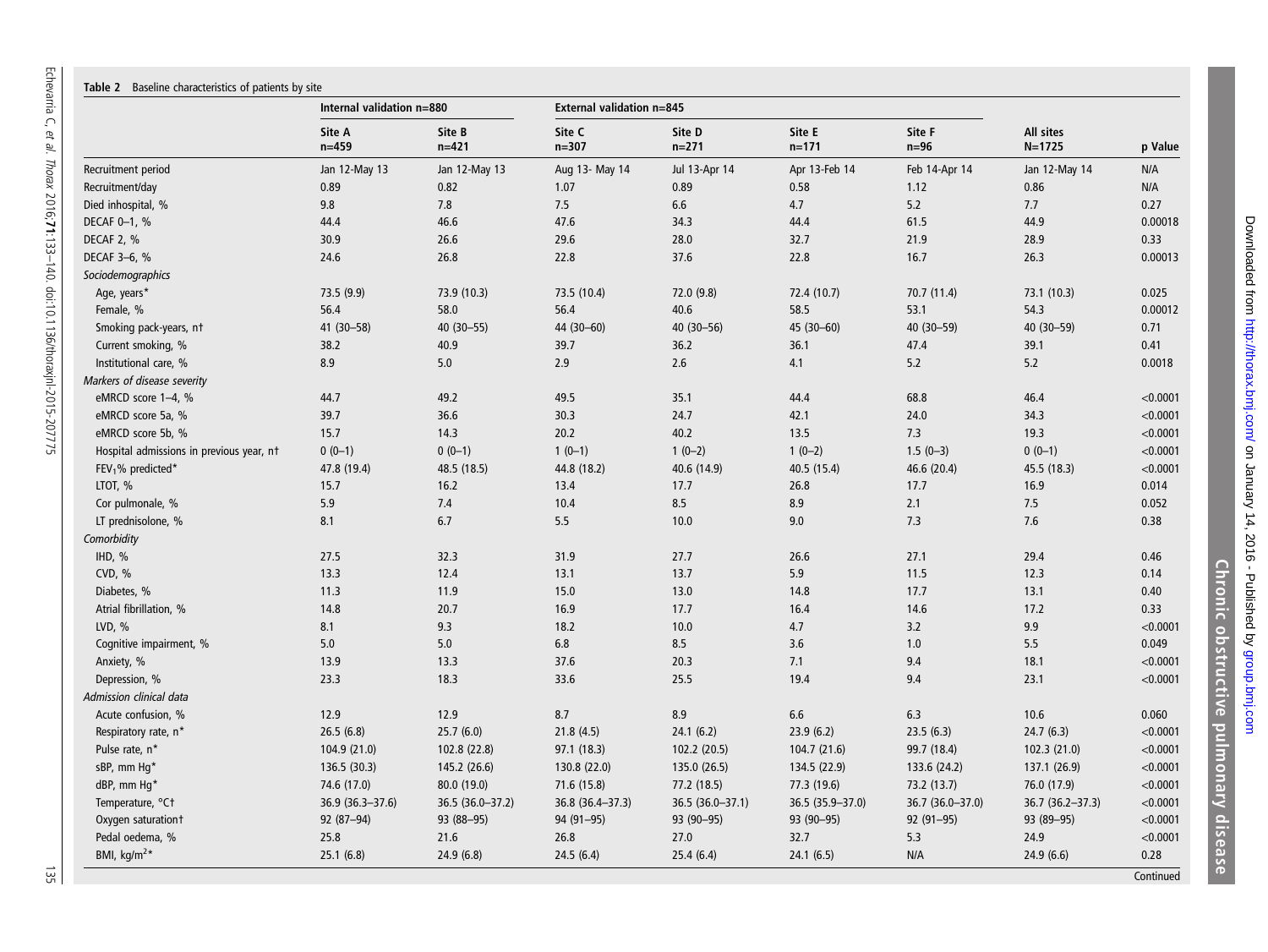|                                                                                                                                                                                                                                                 | Internal validation n=880 |                     | External validation n=845 |                     |                                                                                                                                                                           |                     |                         |                                                                               |
|-------------------------------------------------------------------------------------------------------------------------------------------------------------------------------------------------------------------------------------------------|---------------------------|---------------------|---------------------------|---------------------|---------------------------------------------------------------------------------------------------------------------------------------------------------------------------|---------------------|-------------------------|-------------------------------------------------------------------------------|
|                                                                                                                                                                                                                                                 | $n = 459$<br>Site A       | Site B<br>$n = 421$ | $n = 307$<br>Site C       | Site D<br>$n = 271$ | Site E<br>$n=171$                                                                                                                                                         | Site F<br>$n=96$    | All sites<br>$N = 1725$ | p Value                                                                       |
| Weight loss >5%, %                                                                                                                                                                                                                              | $\frac{42}{5}$            | $\frac{6}{10}$      | 21.2                      | 24.7                | 12.9                                                                                                                                                                      | $\frac{4}{3}$       | 15.3                    | 0.0001                                                                        |
| CXR consolidation, %                                                                                                                                                                                                                            | 30.5                      | 34.4                | 22.8                      | 30.6                | 18.7                                                                                                                                                                      | 19.8                | 28.3                    | 0.0001                                                                        |
| Arterial blood gas values                                                                                                                                                                                                                       |                           |                     |                           |                     |                                                                                                                                                                           |                     |                         |                                                                               |
| ŧ                                                                                                                                                                                                                                               | 7.42 (7.37-7.46)          | 7.42 (7.37-7.46)    | 7.43 (7.38-7.46)          | $7.40(7.35 - 7.44)$ | $7.45(7.38 - 7.48)$                                                                                                                                                       | $7.39(7.35 - 7.43)$ | $7.42(7.37 - 7.46)$     |                                                                               |
| PaO <sub>2</sub> , kPat                                                                                                                                                                                                                         | $8.0(6.9 - 9.3)$          | $8.0(6.9 - 9.3)$    | $8.6(7.7-9.8)$            | $8.4(7.3-10)$       | $9.4(7.8-9.4)$                                                                                                                                                            | 8.3 $(7.5-9.4)$     | 8.3 $(7.2-9.7)$         |                                                                               |
| PaCO <sub>2</sub> , kPat                                                                                                                                                                                                                        | $5.6(4.8 - 7.1)$          | $5.7(4.8 - 7.3)$    | $5.2(4.4 - 6.2)$          | $6.1 (5.3 - 7.5)$   | $5.6(4.8-7.6)$                                                                                                                                                            | $6.1 (5.1 - 7.1)$   | $5.7(4.8 - 7.1)$        | $\begin{array}{r} 0.0001 \\ 0.0001 \\ 0.0001 \\ 0.0001 \\ 0.0001 \end{array}$ |
| $HCO_{3}$ , mmol/L*                                                                                                                                                                                                                             | 28.1 (6.0)                | 28.7 (6.8)          | 26.5(5.5)                 | 28.7 (5.4)          | 30.2 (8.9)                                                                                                                                                                | 27.8 (5.0)          | 28.3 (6.4)              |                                                                               |
| pH < 7.35, %                                                                                                                                                                                                                                    | <b>17.8</b>               | 19.2                | 15.1                      | 24.3                | I7.9                                                                                                                                                                      | 20.8                | 18.9                    | 0.19                                                                          |
| Sites compared by Fisher's (proportions), ANOVA or Welch (means), or Kruskal-Wallis (median) tests.<br>BMI, body mass index; CVD, cerebrovascular disease; CXR, chest radiograph; dBP and sBP,<br>tMedian (IQR).<br>*Mean (SD).<br>dystunction. |                           |                     |                           |                     | diastolic and systolic blood pressure; HCO <sub>3</sub> , bicarbonate; IHD, ischaemic heart disease; LT, long term; LTOT, long-term oxygen therapy; LVD, left ventricular |                     |                         |                                                                               |

the optimal thresholds for pH and eosinopenia, prediction of 30-day mortality by DECAF and comparison with other prognos-tic scores (APACHE II,<sup>[14](#page-7-0)</sup> BAP-65,<sup>15</sup> CAPS<sup>[16](#page-7-0)</sup> and CURB-65<sup>17</sup>). Length of stay (LOS) was compared across DECAF scores.

# Statistical methods

Based on an expected sensitivity of 70%, an SE of the estimate of sensitivity of 5% required a minimum of 840 patients in both the internal and external validation cohorts. $^{20}$  For indices with <20% missing values, data were imputed using the Markov Chain Monte Carlo method on IBM SPSS Statistics 22, with linear and logistic regression for continuous and categorical vari-ables.<sup>[21](#page-7-0)</sup> A large number of variables ( $n=67$ ) were used as predictors for variables with missing data to create five datasets.

Baseline population characteristics and outcome were described using proportions, means with SDs or medians with IQRs, and compared using Fisher's exact test, analysis of variance or Welch, and Kruskal–Wallis test. Clinical scores' performance was assessed by the area under the receiver operator characteristic (AUROC) curve and compared with each other by the method of DeLong with and without multiple imputation; $^{22}$  $^{22}$  $^{22}$ results were pooled using Rubin's method.<sup>[21](#page-7-0)</sup> Logistic regression was used to model DECAF indices to provide ORs, 95% CIs and coefficients to assess the weighting of indices. Calibration was assessed with the Hosmer–Lemeshow statistic.<sup>23</sup> The optimal thresholds for pH and eosinophil count were reassessed by visual inspection of the ROC curve. Subgroup analyses assessed outcome in patients at low risk according to DECAF, with (a) coexisting consolidation or (b) acidaemia.

# RESULTS

# Patient characteristics

Data were obtained for 880 and 845 patients in the internal and external validation cohorts, respectively. Across both cohorts, mean (SD) age was 73.1 (10.3) years, 54.3% were female and most had severe airflow limitation; mean (SD)  $FEV<sub>1</sub>$  45.5 (18.3) per cent predicted. The median DECAF score was 2 (IQR 1–3), 28.3% had radiographic consolidation and 18.9% had an acidaemic exacerbation (pH<7.35). In keeping with the UK national audit, $\frac{7}{7}$  rates of comorbidity were high, notably ischaemic heart disease and diabetes (table 2).

Significant differences between sites included: the proportion requiring institutional care, radiographic consolidation, age, gender, DECAF score, severity of airflow limitation, the number of previous hospital admissions and the proportion with significant weight loss. Sites were broadly similar for comorbidity, though the proportions with left ventricular dysfunction, anxiety or depression differed. All of these factors were also significantly different between internal and external validation cohorts, except for DECAF score and left ventricular dysfunction.

# Missing data

There were no missing mortality or DECAF data. The percentage of complete data for each risk score was: BAP-65 97.2%, CURB-65 96.5%, CAPS 85.9% and APACHE II 73.2%. For individual variables, missing data were  $P_aO_2$  12.6%, albumin 12.2%, pH 12.1%, GCS 11.7%, potassium 3.3%, confusion 2.6%, temperature 2.6%, mean arterial blood pressure 1.8%, respiratory rate 1.8%, systolic BP 1.7%, diastolic BP 1.7%, heart rate 1.4%, haematocrit 1.2%, creatinine 0.5%, white blood cell count 0.2%, urea 0.1% and sodium 0.1%.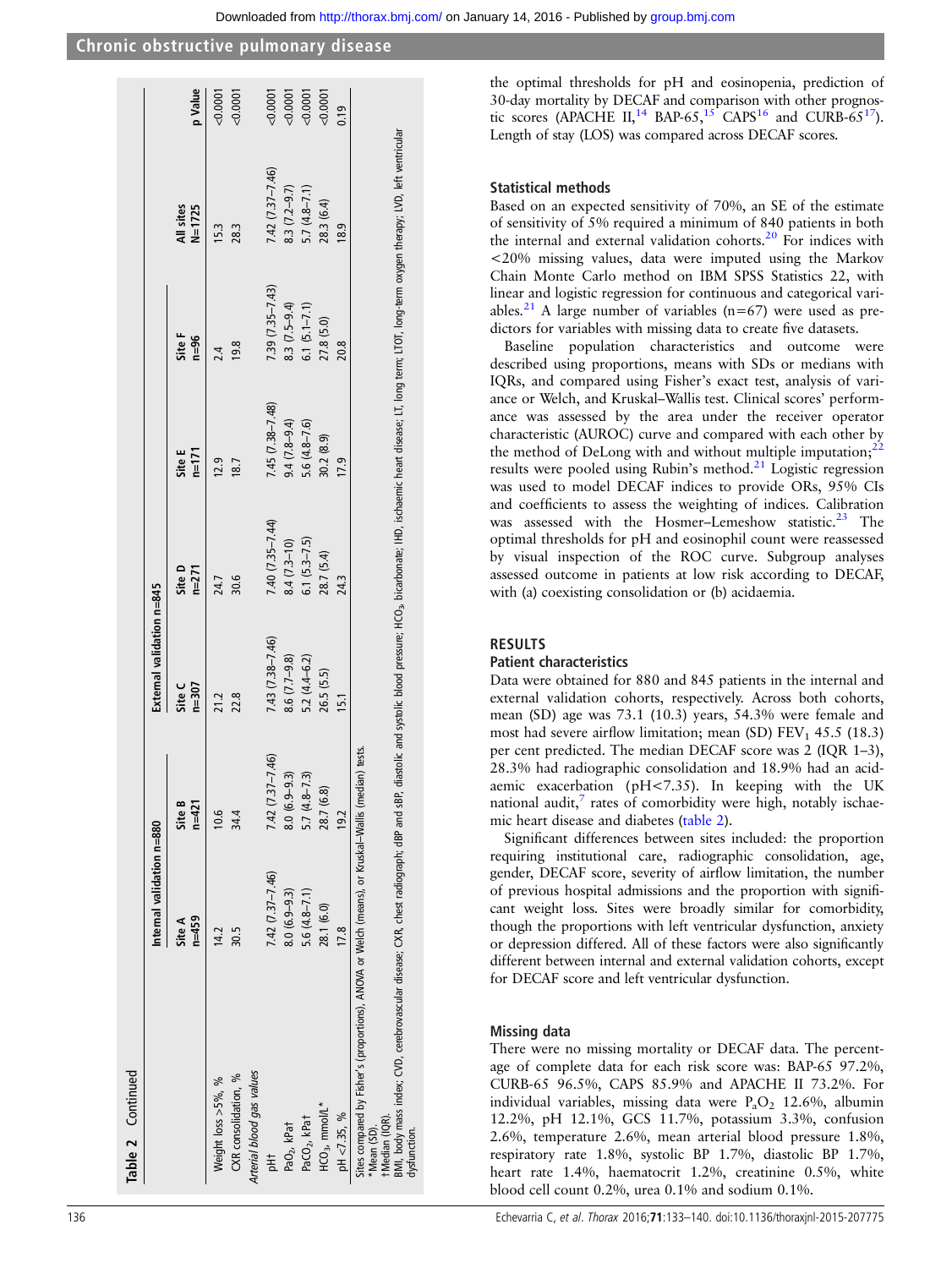|                         | AUROC curve (95% CI)  |                                | AUROC curve (95% CI)  |                                |
|-------------------------|-----------------------|--------------------------------|-----------------------|--------------------------------|
| <b>Prognostic score</b> | Inhospital death      | Comparison with DECAF, p value | 30-day death          | Comparison with DECAF, p value |
| <b>DECAF</b>            | $0.82$ (0.79 to 0.85) | N/A                            | $0.79$ (0.75 to 0.83) | N/A                            |
| CURB-65                 | $0.76$ (0.72 to 0.80) | 0.0057                         | $0.73$ (0.69 to 0.77) | 0.0051                         |
| <b>CAPS</b>             | $0.77$ (0.73 to 0.81) | 0.038                          | $0.73$ (0.69 to 0.77) | 0.0083                         |
| APACHE II               | $0.78$ (0.74 to 0.82) | 0.083                          | $0.72$ (0.68 to 0.77) | 0.0039                         |
| <b>BAP-65</b>           | $0.77$ (0.73 to 0.81) | 0.038                          | $0.72$ (0.68 to 0.76) | 0.0021                         |

 $\sigma$  - Table 3 Comparison of AUROC curves for DECAF and other scores (with imputation

AUROC curves of each prognostic score compared with DECAF by method of DeLong.<sup>[22](#page-7-0)</sup><br>AUROC, area under the receiver operator characteristic.

#### Validation of the DECAF score

The AUROC<sub>DECAF</sub> curve for inhospital mortality was: internal validation=0.83 (95% CI 0.78 to 0.87), external validation=0.82 (95% CI 0.77 to 0.87) and overall=0.82 (95% CI 0.79 to 0.85). The discrimination of the DECAF score was significantly stronger than CURB-65, CAPS, APACHE II and BAP-65 for 30-day mortality. For inhospital mortality, the DECAF score was again superior, except in comparison with APACHE II where the higher discriminatory strength of DECAF was not significant (table 3 and figure 1).

In a complete case analysis (without imputation), the conclusions were unchanged for 30-day mortality; for inhospital mortality, AUROC $_{DECAF}$  curve was again the highest, but was not statistically superior to CAPS ( $p=0.068$ ) or BAP-65 ( $p=0.060$ ).

Table 4 shows mortality rates, sensitivity and specificity by DECAF score in the overall validation cohort, and mortality by DECAF risk group compared with our derivation cohort.<sup>12</sup>

Compared with the derivation study, mortality overall and in the high-risk group was lower. Higher DECAF scores were again associated with higher mortality, though absolute numbers were small for DECAF 5 and 6 groups. The model was a satisfactory fit to the data (Hosmer–Lemeshow statistic=0.48, Nagelkerke  $R^2$ =24%). The previously assigned weightings of the DECAF score were confirmed on logistic regression (see online supplementary table S1), and eMRCD score remained the strongest predictor.

Compared with the traditional MRCD scale, $^{24}$  $^{24}$  $^{24}$  eMRCD had superior prognostic strength for inhospital mortality: AUROCeMRCD=0.74 (95% CI 0.70 to 0.78) versus AUROC<sub>traditional</sub>  $_{MRCD} = 0.68$  (95% CI 0.64 to 0.72);

p<0.0001. In the subpopulation with a pneumonic exacerbation (n=485), eMRCD was again superior to the MRCD scale: AUROC<sub>eMRCD</sub>=0.67 (95% CI 0.60 to 0.73) versus AUROC<sub>MRCD</sub>=0.62 (95% CI 0.56 to 0.69); p=0.0070.

CURB-65 predicts 30-day mortality in patients with community acquired pneumonia, and is commonly applied to patients with a pneumonic exacerbation of COPD ( pAECOPD). In the validation cohort, for the subgroup of patients with pAECOPD (n=489), the DECAF score was a non-significantly stronger predictor of 30-day mortality than CURB-65: AUROC $_{DECAF}$ =0.76 (95% CI 0.70 to 0.81) versus AUROC<sub>CURB-65</sub>=0.68 (95% CI 0.62 to 0.74);  $p=0.057$ (fi[gure 2;](#page-5-0) online supplementary table S2 shows sensitivity and specificity for DECAF scores).

When patients with pAECOPD were pooled across the derivation and validation cohort (n=788), DECAF was superior for 30-day (AUROC<sub>DECAF</sub>=0.75 (95% CI 0.71 to 0.79) vs AUROC<sub>CURB-65</sub>=0.66 (95% CI 0.62 to 0.71); p<0.0001) and inpatient mortality (AUROC $_{DECAF}$ =0.76 (95% CI 0.71 to 0.80) vs AUROC<sub>CURB-65</sub>=0.70 (95% CI 0.65 to 0.75); p=0.024). The superior performance of DECAF is of particular importance for patients deemed at low risk by each score, who may be considered suitable for home treatment. Patients with a low-risk DECAF score had a lower inhospital mortality compared with those with a low-risk CURB-65 score: DECAF=1.6% (2/122) versus CURB-65=7.2% (17/237);  $p=0.026$ . There were similar differences for 30-day mortality: DECAF  $0-1=3.3\%$  (4/122) versus CURB-65 0–1=10.1% (24/237); p=0.022 (see online supplementary table S3).



Figure 1 Receiver operator characteristic curves of prognostic scores for inhospital (A) and 30-day mortality (B).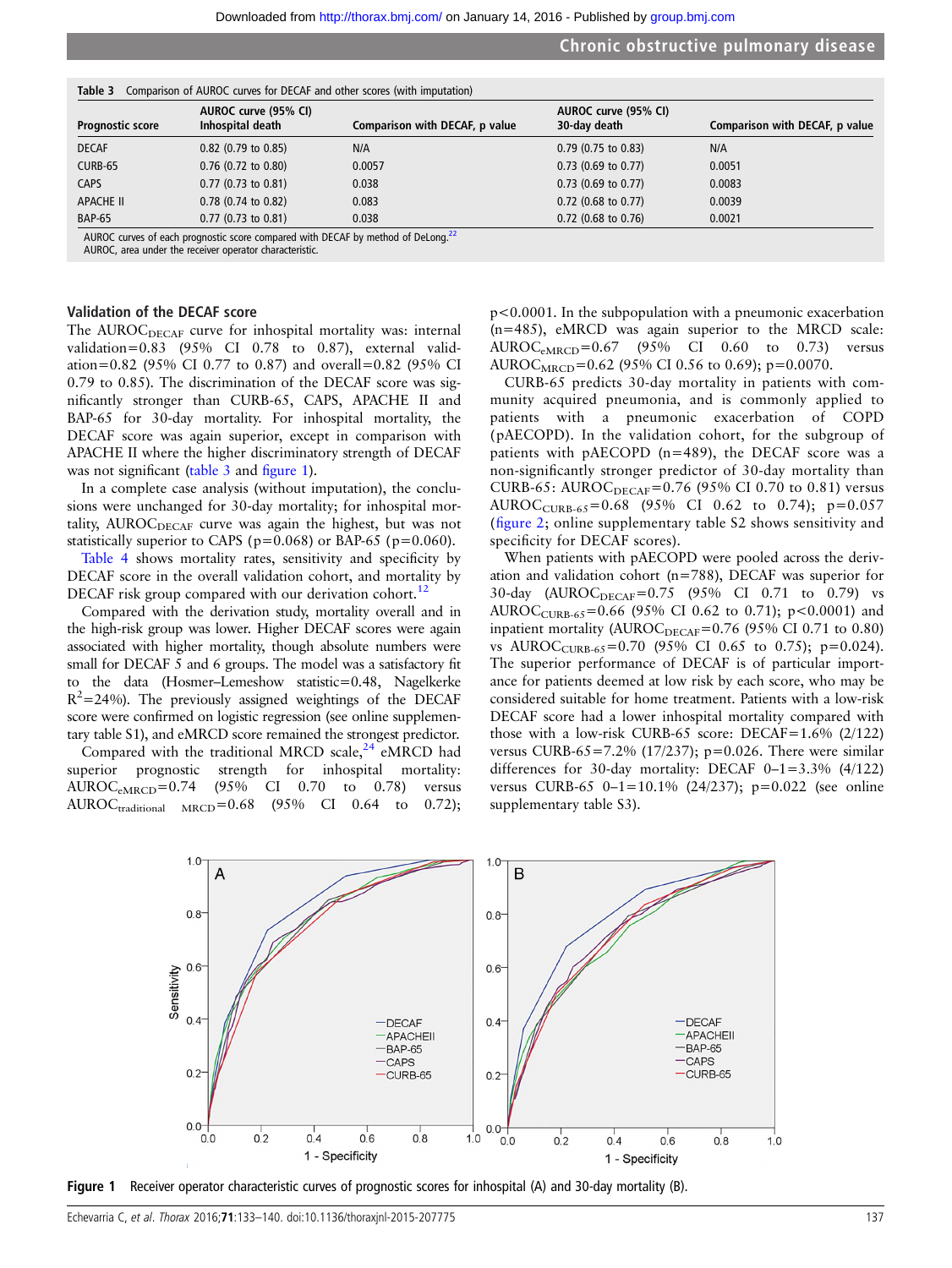<span id="page-5-0"></span>

|                    |      |                        |             |                    |                   | Mortality by risk group*, % | p Value |
|--------------------|------|------------------------|-------------|--------------------|-------------------|-----------------------------|---------|
| <b>DECAF</b> score | n    | Died inhospital, n (%) | Sensitivity | <b>Specificity</b> | <b>Validation</b> | <b>Derivation</b>           |         |
| $\mathbf{0}$       | 255  | 0(0)                   | 1.00        | $\mathbf{0}$       |                   |                             |         |
|                    | 519  | 8(1.5)                 | 1.00        | 0.16               | 1.0               | 1.4                         | 0.60    |
| $\overline{2}$     | 498  | 27(5.4)                | 0.94        | 0.48               | 5.4               | 8.4                         | 0.14    |
| 3                  | 301  | 46 (15.3)              | 0.73        | 0.78               |                   |                             |         |
| 4                  | 113  | 35 (31.0)              | 0.39        | 0.94               |                   |                             |         |
| 5                  | 37   | 15(40.5)               | 0.12        | 0.99               | 21.4              | 34.7                        | 0.00046 |
| 6                  |      | 1(50.0)                | 0.0076      | 1.00               |                   |                             |         |
| Total              | 1725 | 132(7.7)               | N/A         | N/A                | 7.7               | 10.4                        | 0.016   |

\*Risk groups: low=DECAF 0–1; intermediate=DECAF 2; high=DECAF 3–6.

Proportions of patients who died by risk group for validation and derivation cohort compared with Fisher's exact test.

The optimal thresholds for eosinophil count and pH were reassessed. On visual inspection of the ROC curve, the optimal cut-off for eosinopenia was unchanged  $(0.05 \times 10^9/\text{L})$ .<sup>12</sup> For pH threshold, both 7.30 and 7.35 offered similar discrimination. The 7.30 threshold identified in the derivation study was retained for consistency, and because no deaths occurred among 58 patients with a low-risk DECAF score and non-scoring acidaemia (7.30-7.34). Only three patients had a DECAF score of 1 due to a pH<7.30, all of whom survived.

Patients with  $SpO<sub>2</sub> > 92%$  without supplemental oxygen in whom ABG sampling was deemed unnecessary were assigned a score of 0 for the pH component of DECAF. Of the 209 such patients overall, only 6 died (2.9%); this total included 0/52 with a DECAF score of 0 and 2/67 with a DECAF score of 1.

Time to death in those who died during the index admission and LOS in those who survived to discharge, by DECAF score, are shown in table 5. Among survivors, higher DECAF scores were associated with longer LOS.

#### **DISCUSSION**

In a large, multicentre study of patients admitted with AECOPD, we have confirmed that the DECAF score is a robust predictor of mortality that can be easily scored at the bedside using indices routinely available on admission. As in our earlier study, DECAF was superior to other scores (BAP-65, CAPS,



Figure 2 Receiver operator characteristic curves of prognostic scores for 30-day mortality in patients with pneumonic exacerbations (n=489).

APACHE II, CURB-65) sometimes used to predict short-term mortality of patients with AECOPD.

We went to considerable lengths to capture consecutive patients, but a small number of patients who died or who were discharged shortly after admission may have been missed. In order to minimise any resulting bias and to maximise capture of all eligible patients, admission units were screened and a broad coding records search was performed. In the 2014 UK national audit, $\frac{7}{7}$  mean site recruitment of patients with spirometric confirmation of COPD was 0.36 per day. In our study, recruitment was substantially higher at all sites (table 2), which supports high case ascertainment rates. Investigators in site E reported problems obtaining spirometry results, which may in part explain their comparatively lower recruitment rate.

The CHARMS checklist provides guidance on the appraisal of prediction model studies (see online supplementary material).<sup>[18](#page-7-0)</sup> The main limitation of this study is that the internal validation study was, in part, performed retrospectively. Although retrospective collection of data may bias results, this risk was mitigated as the DECAF indices were collected as part of routine clinical practice in the participating hospitals, the researchers extracting data were blinded to outcome and case ascertainment and outcome were similar to the prospective external cohort. Of importance, the latter was individually adequately powered.

Data were only regarded as 'missing' once all data sources had been checked and rates of missing data were low. For key outcomes, analyses were repeated with and without multiple imputation. To improve data completeness for DECAF, patients with  $SaO<sub>2</sub> > 92%$  breathing room air, and judged by a clinician not to require ABG analysis, scored 0 for the acidaemia component of DECAF; this was justified by the low mortality in this group, and supports a similar pragmatic approach in the clinical application of the score, reducing burden for both patients and clinicians.

| <b>Table 5</b> Time to death in patients who died during the index admission and |
|----------------------------------------------------------------------------------|
| median length of stay in those who survived to discharge, by DECAF score         |

| <b>DECAF</b><br>score    | Median time to death, days<br>(IQR) | Median length of stay, days<br>(IQR) |
|--------------------------|-------------------------------------|--------------------------------------|
| $\mathbf{0}$             | N/A                                 | $3(1-5)$                             |
| 1                        | $4.5(4-12.5)$                       | $4(2-7)$                             |
| $\overline{\phantom{0}}$ | $9(5-16)$                           | $5(3-10)$                            |
| 3                        | $10(3.75 - 23.25)$                  | $7(3-13)$                            |
| 4                        | $5(1-11)$                           | $7.5(5-18)$                          |
| 5                        | $2(1-9)$                            | $10(6-19.5)$                         |
| 6                        | $2(2-2)$                            | $22(22-22)$                          |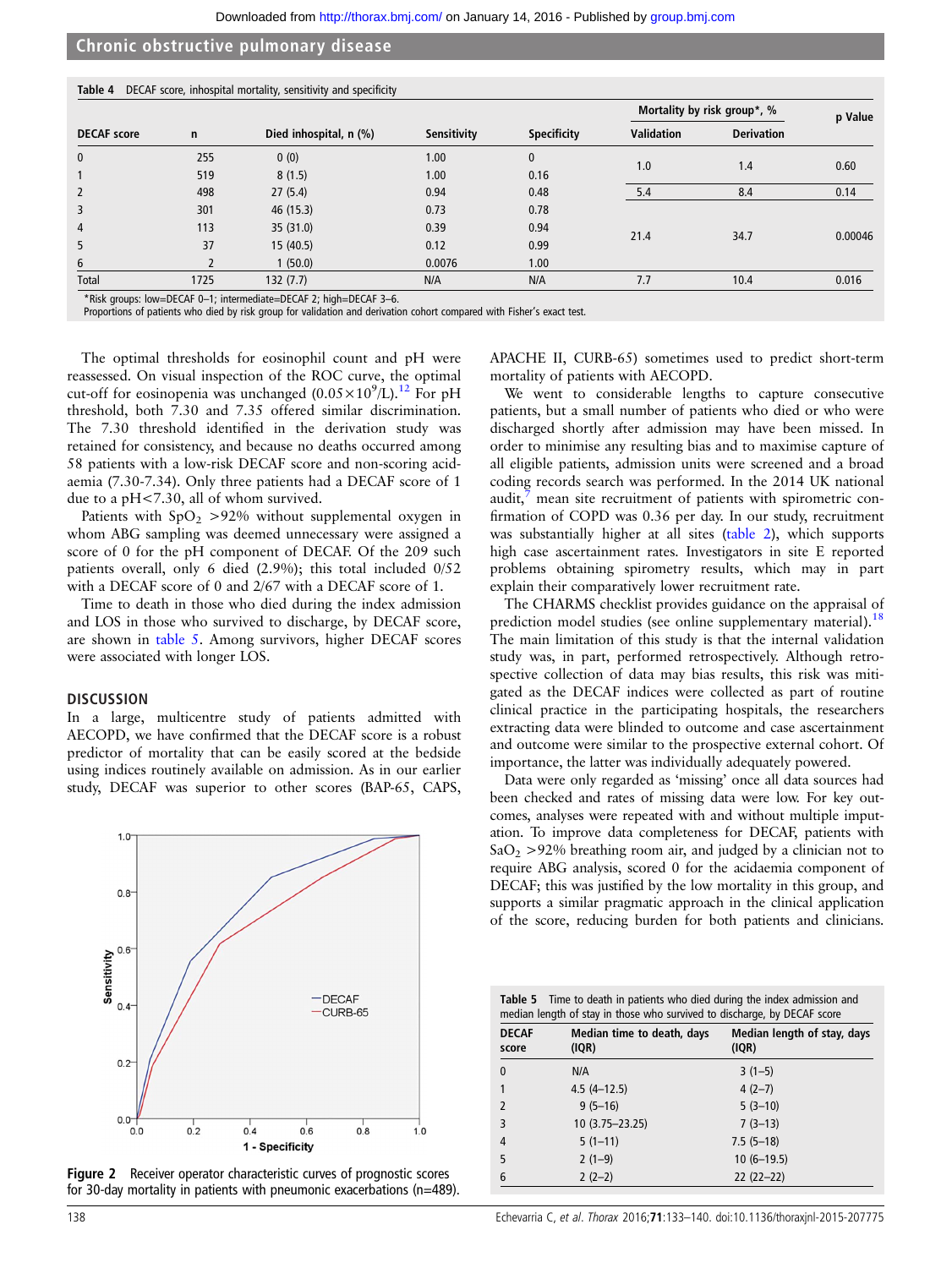

Figure 3 Inhospital mortality (percentage and absolute number) in the DECAF derivation and validation study, and 'DECAF light' (see discussion) from the 2014 UK National COPD Audit.

However, we do not advise that this assumption is used to lower clinician's threshold for performing ABG sampling.

There were important differences between site populations, in particular the receipt of institutional care, coexistent consolidation, degree of airflow obstruction and severity of DECAF score. This may in part reflect our efforts to select diverse sites for participation in the study, and the strong and consistent performance of DECAF, despite such differences in baseline characteristics, emphasises the external validity of the score.

Mortality varied between sites (from 4.7% to 9.8%) and between cohorts (internal validation=8.9% vs external validation=6.4%;  $p=0.057$ ). This largely reflects differences in baseline characteristics, notably the proportion of patients admitted from institutional care and with coexistent pneumonia. When these two subgroups were excluded, mortality was 4.8% in both cohorts. Overall mortality was 7.7%, which is in keeping with the 2003 (7.7%) and 2008 (7.8%) UK national audits. In the 2014 UK audit, mortality was 4.3% though the reason for the lower mortality rate is reported as unknown. In our study, case ascertainment, comorbidity and the proportion of patients with consolidation or an MRCD score of 5 was higher than in the 2014 UK national audit.

Since our 2012 DECAF derivation study, two further prog-nostic scores have been published.<sup>[25](#page-7-0)</sup> <sup>26</sup> In one,<sup>25</sup> patients with acute ECG features of ischaemia and radiographic pulmonary congestion were included. Such patients are unlikely to have met our inclusion criterion of a primary diagnosis of AECOPD.

In the second study, the derived score showed good discrimination, and validation is awaited. $26$  However, the score included subjective recognition of 'use of inspiratory accessory muscles or paradoxical breathing', reducing generalisability, especially in healthcare settings which lack specialist review within 24 h of admission[.7 27](#page-7-0) Recruitment was lower than equivalent audit  $data$ <sup>[27](#page-7-0)</sup> because written patient consent was required, which disproportionately excludes the lowest and highest risk patients. Our methodology mirrored UK national audits; only routine data were collected, so patient consent was not required.

LOS for AECOPD is falling, and early discharge, both supported and unsupported, is commonplace, with patient selection based largely on clinical judgement. However, clinical judgement of prognosis is poor $11$  while the DECAF score has consistently shown a high sensitivity for identifying low-risk patients. ESD and HAH

services for patients with AECOPD are expanding.<sup>7</sup> National Institute for Health and Care Excellence (NICE) recommend that patient selection for these services be based on mortality risk, $28$ and also highlight the ( previous) lack of a robust prognostic score to guide decision-making. In the present study, DECAF 0–1 patients (including those with pneumonia or acidaemia) had an acceptably low mortality risk and comprised 45% of patients. The effect of treating this group with HAH or ESD requires a randomised controlled trial (RCT) to assess clinical outcomes and associated costs. We are currently undertaking an RCT to address this question (ISRCTN 29082260). In our experience, the CURB-65 score is commonly applied in patients with pneumonic exacerbations of COPD to inform discharge planning and choice of antibiotics. Evidence from both the derivation and validation studies shows that clinicians should not be reassured by 'low risk' CURB-65 scores in patients with pneumonic AECOPD as the associated mortality is unacceptably high. We advise against its use in this population.

A high-risk DECAF score is associated with both a high risk of death and, in those who die, a short time to death. The latter is particularly true of patients scoring DECAF 5 or 6, in whom the median time to death was only 2 days. Such patients may be suitable for early escalation in care, or alternative palliative care, but the window for intervention is short. Among patients who survive to discharge, LOS increases incrementally with DECAF score.

In both the derivation and present study, dyspnoea severity measured by the eMRCD score was the strongest single predictor of mortality and a superior predictor to the traditional MRCD scale. In the 2014 UK national audit, 'DECAF light' was scored retrospectively using the traditional MRCD scale (see figure 3). However, 'DECAF light', as opposed to the full DECAF score, was calculated only because eMRCD data was unavailable. We support the recommendation of the UK national audit that DECAF indices, including the eMRCD score, be collected on all patients admitted with AECOPD. To allow hospitals to meet this recommendation, we have included a figure of the DECAF score which can be downloaded and incorporated into COPD bundles and admission documentation (online supplementary figure 1). Various versions of the traditional MRCD scale exist,  $24 \overline{29}$   $30$  which may lead to differences in scoring. We caution against such modifications to the eMRCD score unless supported by empirical evidence.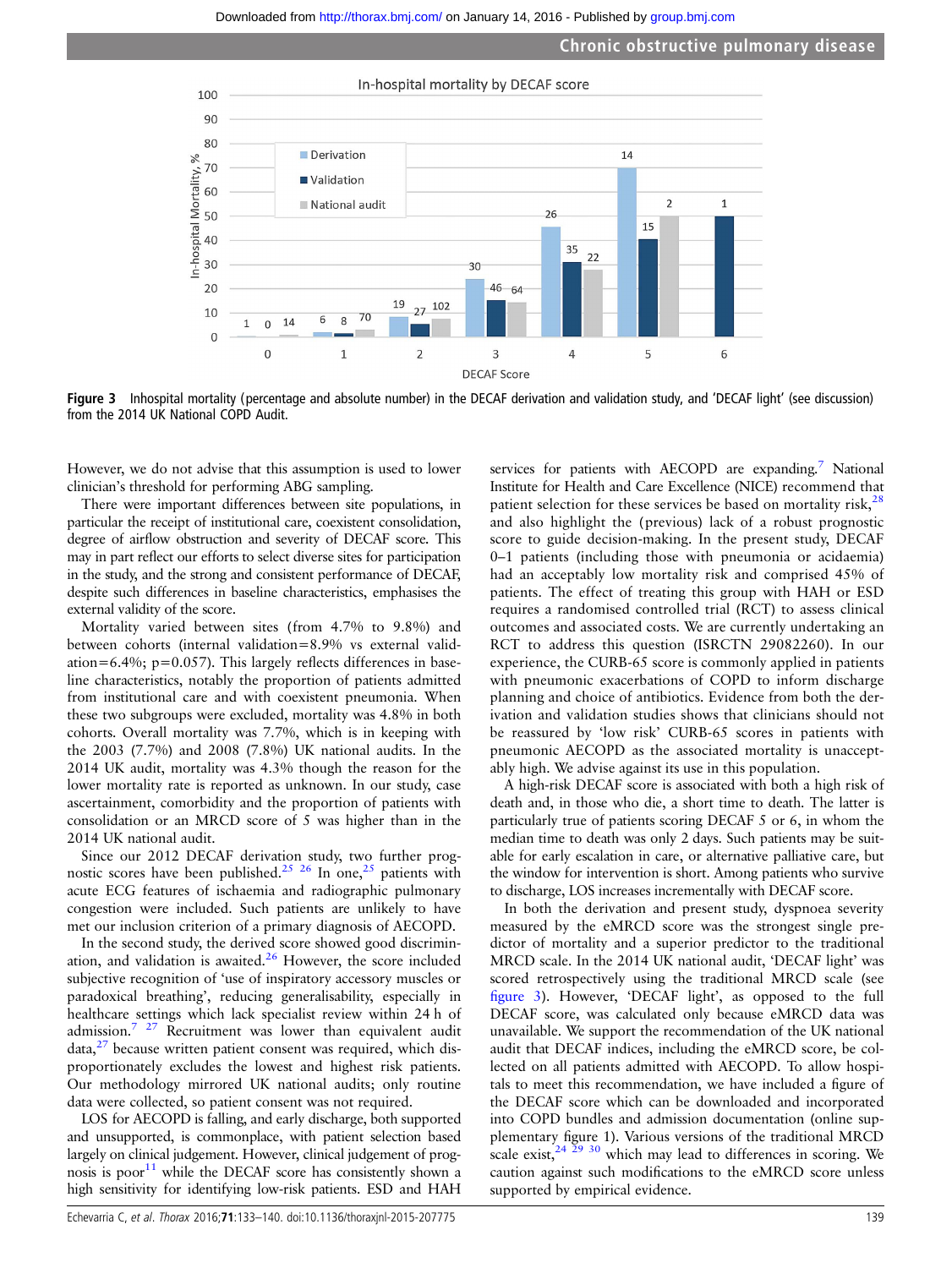<span id="page-7-0"></span>In conclusion, we have shown that DECAF can be used in a variety of hospital settings in order accurately to stratify mortality risk in patients with AECOPD. Further research is required to quantify its impact on clinical practice, for example, in the identification of patients for HAH or ESD services.

#### Author affiliations <sup>1</sup>

<sup>1</sup>Department of Respiratory Medicine, North Tyneside General Hospital, North Shields, UK

<sup>2</sup>Institute of Cellular Medicine, Newcastle University, Newcastle Upon Tyne, UK

<sup>3</sup>Chest Clinic, Royal Victoria Infirmary, Newcastle Upon Tyne, UK<br><sup>4</sup>Denartment of Besniratory Medicine, Northern General Hosnital Department of Respiratory Medicine, Northern General Hospital, Sheffield, South Yorkshire, UK

<sup>5</sup>Department of Respiratory Medicine, Royal Cornwall Hospital, Truro, Cornwall, UK <sup>6</sup>Department of Respiratory Medicine, University Hospital of North Tees, Hardwick Hall, Stockton-on-Tees, Cleveland, UK

<sup>7</sup> Institute of Health and Society, Baddiley-Clark Building, Newcastle University, Newcastle Upon Tyne, UK

Acknowledgements We are grateful to Victoria Ferguson for her input with data management. We are thankful for the hard work of the research and clinical teams collecting data at each site, including Stephen Gundry, Maureen Armstrong, Peter Fenwick, Liz Norman and her team, Nicola Bateman, June Battram, Angela Scott-Johnson and Valerie O'Dwyer.

Contributors SCB designed and obtained funding for the study. CE, GJG and JS contributed to trial design. CE collated the data, performed the statistical analysis and drafted the manuscript. Data analysis and interpretation was supported by SCB, GJG, JS and NS. The manuscript was redrafted by SCB, GJG, JS, AJS and CE. All authors reviewed the manuscript.

Funding This trial was funded by UK Department of Health, Breathe North appeal and Novartis pharmaceutical UK Limited (reference RES12-CO44) and supported by the NIHR Clinical Research Network. CE's salary was funded by the Northumbria NHS Foundation Trust Teaching and Research Fellowship programme.

Competing interests None declared.

Ethics approval NRES Committee North East—Sunderland.

Provenance and peer review Not commissioned; externally peer reviewed.

Data sharing statement The corresponding author should be contacted if anyone wishes to access unpublished data from the study.

Open Access This is an Open Access article distributed in accordance with the Creative Commons Attribution Non Commercial (CC BY-NC 4.0) license, which permits others to distribute, remix, adapt, build upon this work non-commercially, and license their derivative works on different terms, provided the original work is properly cited and the use is non-commercial. See: [http://creativecommons.org/](http://creativecommons.org/licenses/by-nc/4.0/) [licenses/by-nc/4.0/](http://creativecommons.org/licenses/by-nc/4.0/)

# **REFERENCES**<br>1 Healthcare Co

- Healthcare Commission. Clearing the air. A national study of chronic obstructive pulmonary disease. Commission for Healthcare Audit and Inspection, 2006.
- 2 Seemungal TA, Donaldson GC, Paul EA, et al. Effect of exacerbation on quality of life in patients with chronic obstructive pulmonary disease. [Am J Respir Crit Care](http://dx.doi.org/10.1164/ajrccm.157.5.9709032) [Med](http://dx.doi.org/10.1164/ajrccm.157.5.9709032) 1998;157:1418-22.
- 3 Doll H, Miravitlles M. Health-related QOL in acute exacerbations of chronic bronchitis and chronic obstructive pulmonary disease: a review of the literature. [Pharmacoeconomics](http://dx.doi.org/10.2165/00019053-200523040-00005) 2005;23:345–63.
- 4 Bourbeau J, Ford G, Zackon H, et al. Impact on patients' health status following early identification of a COPD exacerbation. [Eur Respir J](http://dx.doi.org/10.1183/09031936.00166606) 2007;30:907-13.
- 5 Soler-Cataluña JJ, Martínez-Garcia MA, Román Sánchez P, et al. Severe acute exacerbations and mortality in patients with chronic obstructive pulmonary disease. [Thorax](http://dx.doi.org/10.1136/thx.2005.040527) 2005;60:925–31.
- 6 Donaldson GC, Seemungal TA, Bhowmik A, et al. Relationship between exacerbation frequency and lung function decline in chronic obstructive pulmonary disease. [Thorax](http://dx.doi.org/10.1136/thorax.57.10.847) 2002;57:847–52.
- 7 Stone RA, Holzhauer-Barrie J, Lowe D, et al. COPD: Who cares matters. National Chronic Obstructive Pulmonary Disease (COPD) Audit Programme:

Clinical audit of COPD exacerbations admitted to acute units in England and Wales 2014, 2015.

- 8 Johannesdottir SA, Christiansen CF, Johansen MB, et al. Hospitalization with acute exacerbation of chronic obstructive pulmonary disease and associated health resource utilization: a population-based Danish cohort study. [J Med Econ](http://dx.doi.org/10.3111/13696998.2013.800525) 2013;16:897–906.
- 9 de Miguel-Díez J, Jiménez-Garcia R, Hernández-Barrera V, et al. Trends in hospital admissions for acute exacerbation of COPD in Spain from 2006 to 2010. [Respir](http://dx.doi.org/10.1016/j.rmed.2013.01.007) [Med](http://dx.doi.org/10.1016/j.rmed.2013.01.007) 2013;107:717–23.
- Royal College of Physicians, British Thoracic Society, British Lung Foundation. Report of the National Chronic Obstructive Pulmonary Disease Audit 2008: Clinical audit of COPD exacerbations admitted to acute NHS trusts across the UK. London: Royal College of Physicians, 2008.
- 11 Wildman MJ, Sanderson C, Groves J, et al. Predicting mortality for patients with exacerbations of COPD and asthma in the COPD and Asthma Outcome Study (CAOS). [QJM](http://dx.doi.org/10.1093/qjmed/hcp036) 2009;102:389–99.
- 12 Steer J, Gibson J, Bourke SC. The DECAF Score: predicting hospital mortality in exacerbations of chronic obstructive pulmonary disease. [Thorax](http://dx.doi.org/10.1136/thoraxjnl-2012-202103) 2012;67: 970–6.
- 13 Steer J, Norman EM, Afolabi OA, et al. Dyspnoea severity and pneumonia as predictors of in-hospital mortality and early readmission in acute exacerbations of COPD. [Thorax](http://dx.doi.org/10.1136/thoraxjnl-2011-200332) 2012;67:117–21.
- 14 Knaus WA, Draper EA, Wagner DP, et al. APACHE II: a severity of disease classification system. [Crit Care Med](http://dx.doi.org/10.1097/00003246-198510000-00009) 1985;13:818-29.
- 15 Shorr AF, Sun X, Johannes RS, et al. Validation of a novel risk score for severity of illness in acute exacerbations of COPD. [Chest J](http://dx.doi.org/10.1378/chest.10-3035) 2011;140:1177–83.
- 16 Wildman MJ, Harrison DA, Welch CA, et al. A new measure of acute physiological derangement for patients with exacerbations of obstructive airways disease: the COPD and Asthma Physiology Score. [Respir Med](http://dx.doi.org/10.1016/j.rmed.2007.04.002) 2007;101:1994–2002.
- 17 Lim WS, van der Eerden MM, Laing R, et al. Defining community acquired pneumonia severity on presentation to hospital: an international derivation and validation study. [Thorax](http://dx.doi.org/10.1136/thorax.58.5.377) 2003;58:377-82.
- 18 Moons KG, de Groot JA, Bouwmeester W, et al. Critical appraisal and data extraction for systematic reviews of prediction modelling studies: The CHARMS Checklist. [PLoS Med](http://dx.doi.org/10.1371/journal.pmed.1001744) 2014;11:e1001744.
- 19 O'Driscoll BR, Howard LS, Davison AG, et al. BTS guideline for emergency oxygen use in adult patients. Thorax 2008;63(Suppl 6):vi1–68.
- 20 Carley S, Dosman S, Jones SR, et al. Simple nomograms to calculate sample size in diagnostic studies. [Emerg Med J](http://dx.doi.org/10.1136/emj.2003.011148) 2005;22:180-1.
- 21 Rubin DB. Multiple imputation after 18+ years. [J Am Stat Assoc](http://dx.doi.org/10.1080/01621459.1996.10476908) 1996;91: 473–89.
- 22 DeLong ER, DeLong DM, Clarke-Pearson DL. Comparing the areas under two or more correlated receiver operating characteristic curves: a nonparametric approach. [Biometrics](http://dx.doi.org/10.2307/2531595) 1988;44:837–45.
- 23 Hosmer DW Jr, Lemeshow S. Goodness-of-fit tests for the multiple logistic regression model. [Commun Stat](http://dx.doi.org/10.1080/03610928008827941) 1980;A9:1043-69.
- 24 Fletcher C. Standardised questionnaire on respiratory symptoms: a statement prepared and approved by the MRC Committee on the Aetiology of Chronic Bronchitis (MRC breathlessness score). BMJ 1960;2:1665.
- 25 Stiell IG, Clement CM, Aaron SD, et al. Clinical characteristics associated with adverse events in patients with exacerbation of chronic obstructive pulmonary disease: a prospective cohort study. [CMAJ](http://dx.doi.org/10.1503/cmaj.130968) 2014;186:E193-204.
- 26 Quintana JM, Esteban C, Unzurrunzaga A, et al. Predictive score for mortality in patients with COPD exacerbations attending hospital emergency departments. **[BMC](http://dx.doi.org/10.1186/1741-7015-12-66)** [Med](http://dx.doi.org/10.1186/1741-7015-12-66) 2014:12:66
- 27 Pozo-Rodríguez F, López-Campos JL, Alvarez-Martínez CJ, et al. Clinical audit of COPD patients requiring hospital admissions in Spain: AUDIPOC study. [PLoS ONE](http://dx.doi.org/10.1371/journal.pone.0042156) 2012;7:e42156.
- 28 National Clinical Guideline Centre. Chronic obstructive pulmonary disease: management of chronic obstructive pulmonary disease in adults in primary and secondary care. London: National Clinical Guideline Centre, 2010.
- 29 Peto R, Speizer FE, Cochrane AL, et al. The relevance in adults of air-flow obstruction, but not of mucus hypersecretion, to mortality from chronic lung disease. Results from 20 years of prospective observation. [Am Rev Respir Dis](http://dx.doi.org/10.1164/arrd.1983.128.3.491) 1983;128:491–500.
- 30 Roche N, Zureik M, Soussan D, et al. Predictors of outcomes in COPD exacerbation cases presenting to the emergency department. [Eur Respir J](http://dx.doi.org/10.1183/09031936.00129507) 2008;32:953–61.